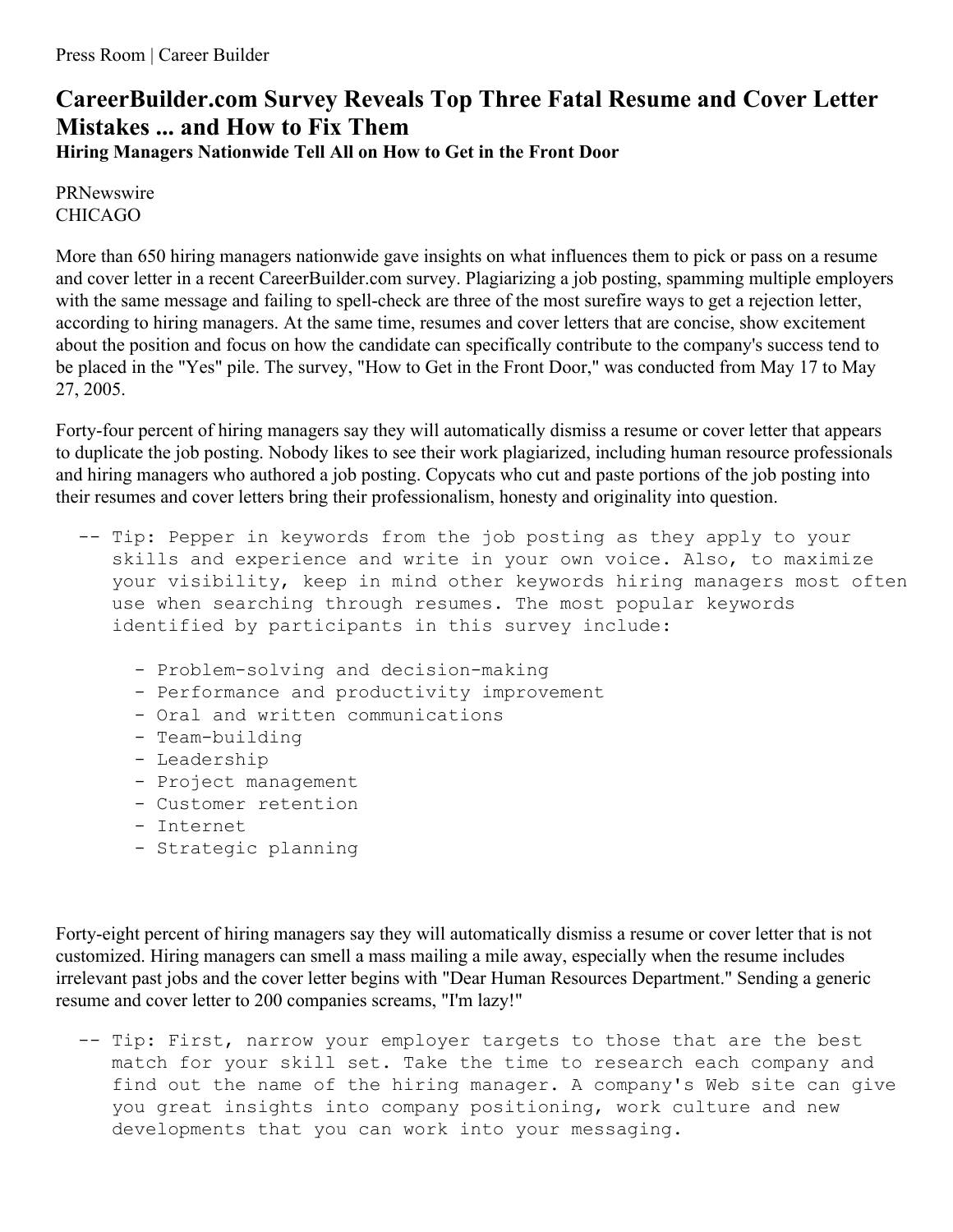Forty-nine percent of hiring managers say they will automatically dismiss a resume or cover letter with spelling or grammatical errors. From the would- be administrative assistant who claimed to be a "rabid typist" to the executive who boasted that he was "instrumental in ruining the entire operation," misspellings communicate that you have poor writing skills or a lackadaisical attitude or just are not all that bright.

-- Tip: Don't rely solely on your electronic spell-check. Ask at least three other people to review your resume or cover letter. Eight eyes are better than two.

"Your resume and its partner, the cover letter, can either be your ticket to an interview or to a recycling bin," said Rosemary Haefner, Vice President of Human Resources for CareerBuilder.com. "Thirty-one percent of hiring managers report they have seen an increase in the number of applications they've received over the last six months. If you want to be considered for a position, it's important to convey that you are original, wellinformed about the company and a stickler for details."

For more information on CareerBuilder.com surveys, visit <http://www.careerbuilder.com/share/AboutUs/PR/surveys.htm> .

\*comScore Media Metrix, March 2005. The CareerBuilder Network is a custom aggregation of CareerBuilder.com traffic as well as job search traffic to career centers CareerBuilder powers for partner sites such as Tribune Company, Gannett, Knight Ridder and others.

## Survey Methodology

The new CareerBuilder.com survey, "How to Get in the Front Door," was conducted from May 17 to May 27, 2005. Methodology used to collect survey responses totaling more than 650 hiring managers for this study involved selecting a random sample of comScore Networks panel members. These Web Panel members were approached via an e-mail invitation, which asked them to participate in a short online survey. The results of this survey are statistically accurate to within  $+/- 3.84$  percentage points (19 times out of 20).

## About CareerBuilder.com

CareerBuilder.com is the nation's largest online job site with more than 20 million unique visitors and over 1 million jobs. Owned by Gannett Co., Inc. , Tribune Company , and Knight Ridder, Inc. , the company offers a vast online and print network to help job seekers connect with employers. CareerBuilder.com powers the career centers for more than 550 partners that reach national, local, industry and niche audiences. These include more than 165 newspapers and leading portals such as America Online and MSN. More than 30,000 of the nation's top employers take advantage of CareerBuilder.com's easy job postings, 11 million-plus resumes, Diversity Channel and more. Millions of job seekers visit the site every month to search for opportunities by industry, location, company and job type, sign up for automatic email job alerts, and get advice on job hunting and career management. For more information about CareerBuilder.com products and services, visit <http://www.careerbuilder.com/> .

```
Media Contact:
Jennifer Sullivan
(773) 527-1164
jennifer.sullivan@careerbuilder.com
```
## SOURCE: CareerBuilder.com

CONTACT: Jennifer Sullivan of CareerBuilder.com, +1-773-527-1164,